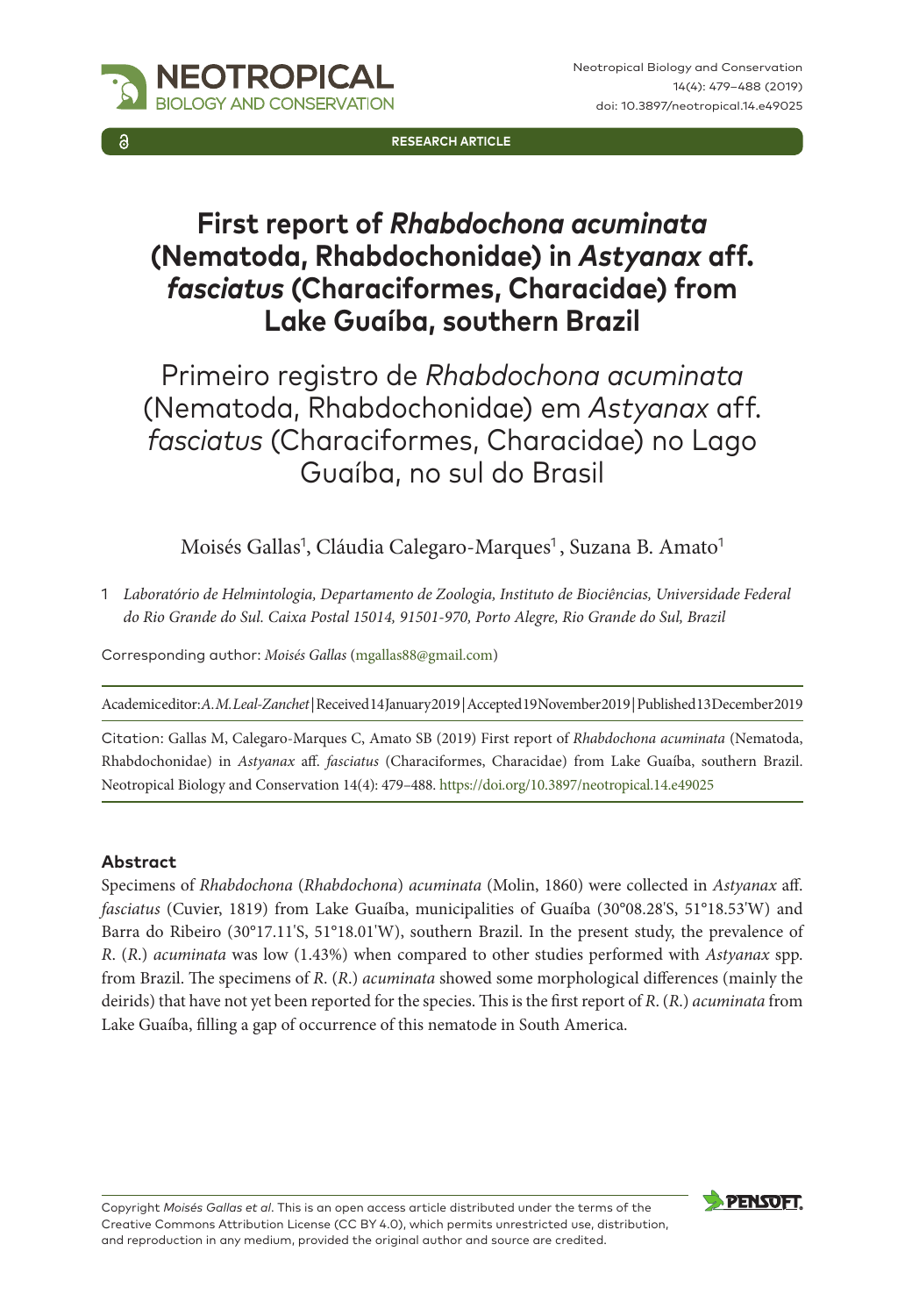#### **Resumo**

Espécimes de *Rhabdochona* (*Rhabdochona*) *acuminata* (Molin, 1860) foram coletados em *Astyanax* aff. *fasciatus* (Cuvier, 1819) do Lago Guaíba, municípios de Guaíba (30°08.28'S, 51°18.53'W) e, Barra do Ribeiro (30°17.11'S, 51°18.01'W), no sul do Brasil. No presente estudo, a prevalência de *R*. (*R*.) *acuminata* foi baixa (1,43%) quando comparada com outros estudos realizados com espécies de *Astyanax* no Brasil. Os espécimes de *R*. (*R*.) *acuminata* apresentaram algumas diferenças morfológicas (principalmente nos deirídeos) que não haviam ainda sido registradas para esta espécie. Este é o primeiro registro de *R*. (*R*.) *acuminata* para o Lago Guaíba, contribuindo para o conhecimento da distribuição deste nematoide na América do Sul.

#### **Keywords**

Characid, morphology, nematode, spirurid, taxonomy

#### **Palavras-chave**

Caracídeo, espirurídeo, morfologia, nematoide, taxonomia

## **Introduction**

The subfamily Rhabdochoninae was proposed to group nematodes belonging to the genera *Rhabdochona* Railliet, 1916, *Cystidicola* Fischer, 1798 and *Spinitectus* Fourment, 1883 (Travassos et al. 1928). In the current systematic, this subfamily was elevated to the family level (Gibbons 2010; Moravec 2010).

The genus *Rhabdochona* was proposed to accommodate *Dispharagus denudatus* Dujardin, 1845 (= *Rhabdochona denudata* (Dujardin, 1845) Railliet, 1916), a parasite of *Scardinius erythrophthalmus* (Linnaeus, 1758). Until now, 98 to 104 species were described for this genus, presenting a wide geographical distribution (Mejía-Madrid et al. 2007; Moravec et al. 2013). According to Moravec (2010), the species of *Rhabdochona* originated from a marine ancestral in the Cretaceous period, where regions between seas and rivers alternated incessantly and formed rivers, causing a rapid speciation in host fish and parasites.

In the systematic of the genus *Rhabdochona*, the following subgenera have been proposed: *Filochona* Saidov, 1953, *Rhabdochona* Railliet, 1916 and *Globochona* Moravec, 1972 (Moravec 1972). However, currently most studies agree with the proposal of Moravec (1975), which recognized four subgenera: *Rhabdochona*, *Globochona*, *Globochonoides* Moravec, 1975 and *Sinonema* Moravec, 1975. These subgenera could be differentiated mainly by the number of teeth projection in the prostom, presence or absence of lateral alae, shape of deirids and shape of the tail in the females (Moravec 1975; Moravec 2010).

In the Neotropical Region, 12 species have been reported belonging to the subgenus *Rhabdochona* (Moravec 1998; Ramalho 2005; Moravec 2010), but only *Rhabdochona* (*Rhabdochona*) *acuminata* (Molin, 1860), *Rhabdochona* (*Rhabdochona*) *fabianae* Ramalho, 2005 and *Rhabdochona* (*Rhabdochona*) *uruyeni* Diaz-Ungría,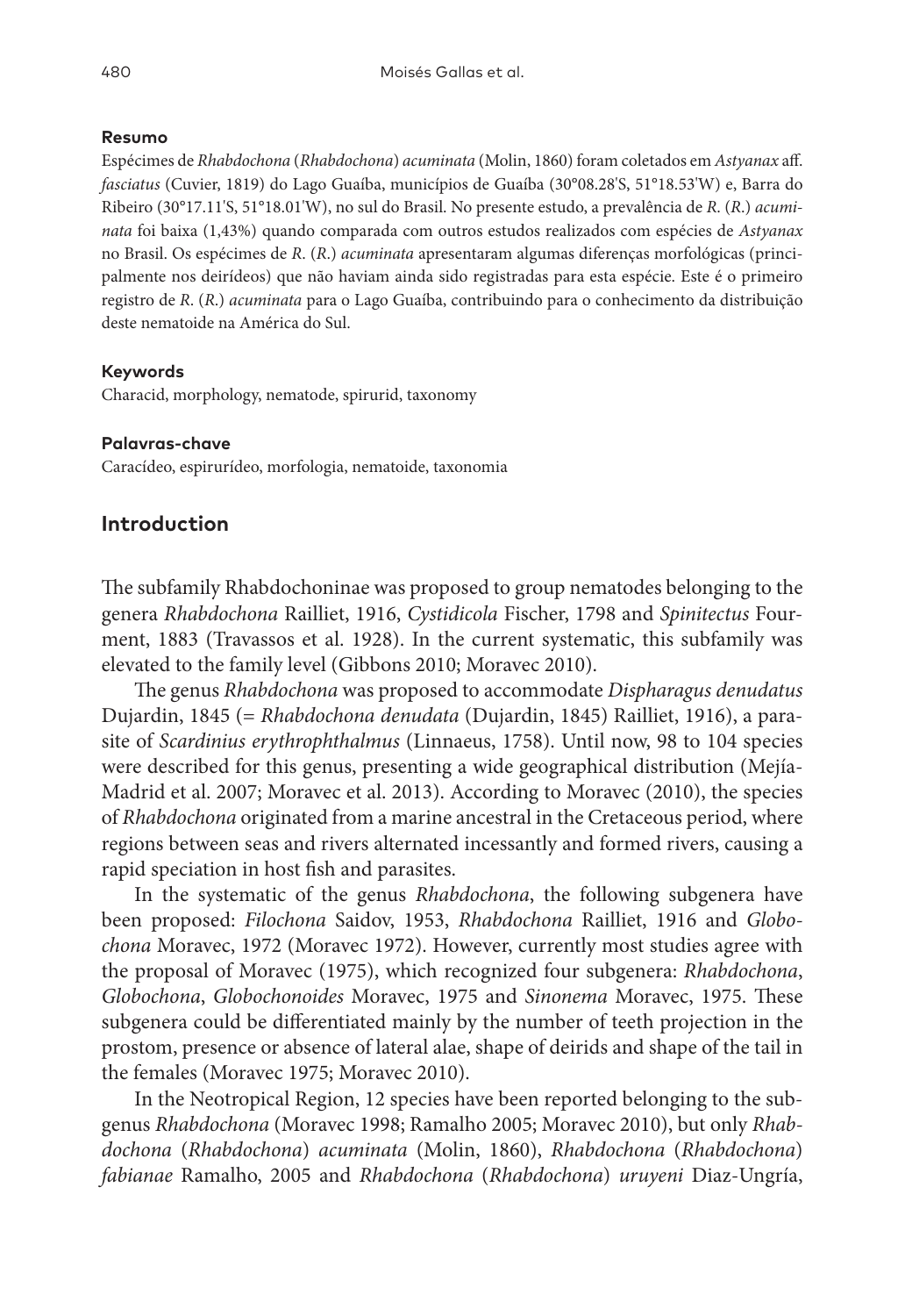1968 have been reported from South America. The species of *Rhabdochona* found in South America possibly originated from species found in North America, because all South American species are similar to congeneric species found in Africa (Moravec 2010). The low specificity of the species of *Rhabdochona* from South America could be the reflex of absence of cypriniform fishes, which are considered to be the hosts of several species of *Rhabdochona*, in this geographical region (Mejía-Madrid et al. 2007; Moravec 2010). Besides that, the host distribution explains the morphological differences and the absence of phylogenetic relationships between the South American and African species of *Rhabdochona* (Moravec 2010).

The nematode species *R*. (*R*.) *acuminata* was described by Molin in 1860 as *Spiroptera acuminata* in *Brycon falcatus* Müller & Troschel, 1844 from specimens collected by Natterer in 1826 in the state of Mato Grosso, Brazil (Moravec 1972; Cremonte et al. 2002). According to Moravec (2010), *R*. (*R*.) *acuminata* is the only species of *Rhabdochona* reported from South America that also could be found in southern Mexico. The species *R*. (*R*.) *acuminata* was reported in Ecuador (Petter 1987), in Argentina (Szidat 1956; Cremonte et al. 2002; Ramalho 2005; Ailán Choke et al. 2014) and in Brazil (Travassos et al. 1928; Vaz and Pereira 1934; Kloss 1966; Kohn and Fernandes 1987; Paraguassú et al. 2005; Paraguassú and Luque 2007; Tavernari et al. 2009; Costa et al. 2011; Abdallah et al. 2012; Santos-Clapp and Brasil-Sato 2014; Duarte et al. 2016; Ribeiro et al. 2016; Martins et al. 2017; Yamada et al. 2017; Pereira et al. 2018).

*Rhabdochona* (*R*.) *acuminata* was redescribed by Cremonte et al. (2002) through the examination of specimens collected in fish in Argentina. The present study provides the first record of *R*. (*R*.) *acuminata* from southern Brazil and reports some differences found on the morphology hitherto unreported for the species.

#### **Methods**

Seventy specimens of *Astyanax* aff. *fasciatus* (Cuvier, 1819) were collected with seine nets between March 2012 and December 2013 from Lake Guaíba, municipalities of Guaíba (30°08.28'S, 51°18.53'W) and Barra do Ribeiro (30°17.11'S, 51°18.01'W), State of Rio Grande do Sul, Brazil. Procedures of transportation and host identification were made according Gallas et al. (2015). Nematodes were collected, fixed, and preserved following Amato and Amato (2010), and they were temporarily mounted and cleared in Amann's lactophenol (Humason 1979).

Measurements are shown in micrometers ( $\mu$ m) unless otherwise stated. The parameters reported are range followed by mean  $\pm$  standard deviation, and sample size between parenthesis. Photomicrographs were taken with a Zeiss Axiolab microscope with phase contrast. Line drawings were made with a drawing tube mounted on a Nikon E-200 microscope, scanned and prepared using CorelDraw X4 and Adobe's Photoshop CS2. Ecological parameters follow Bush et al. (1997). Voucher helminth specimens were deposited in the 'Coleção Helmintológica do Instituto Oswaldo Cruz' (**CHIOC**), Rio de Janeiro, RJ, Brazil.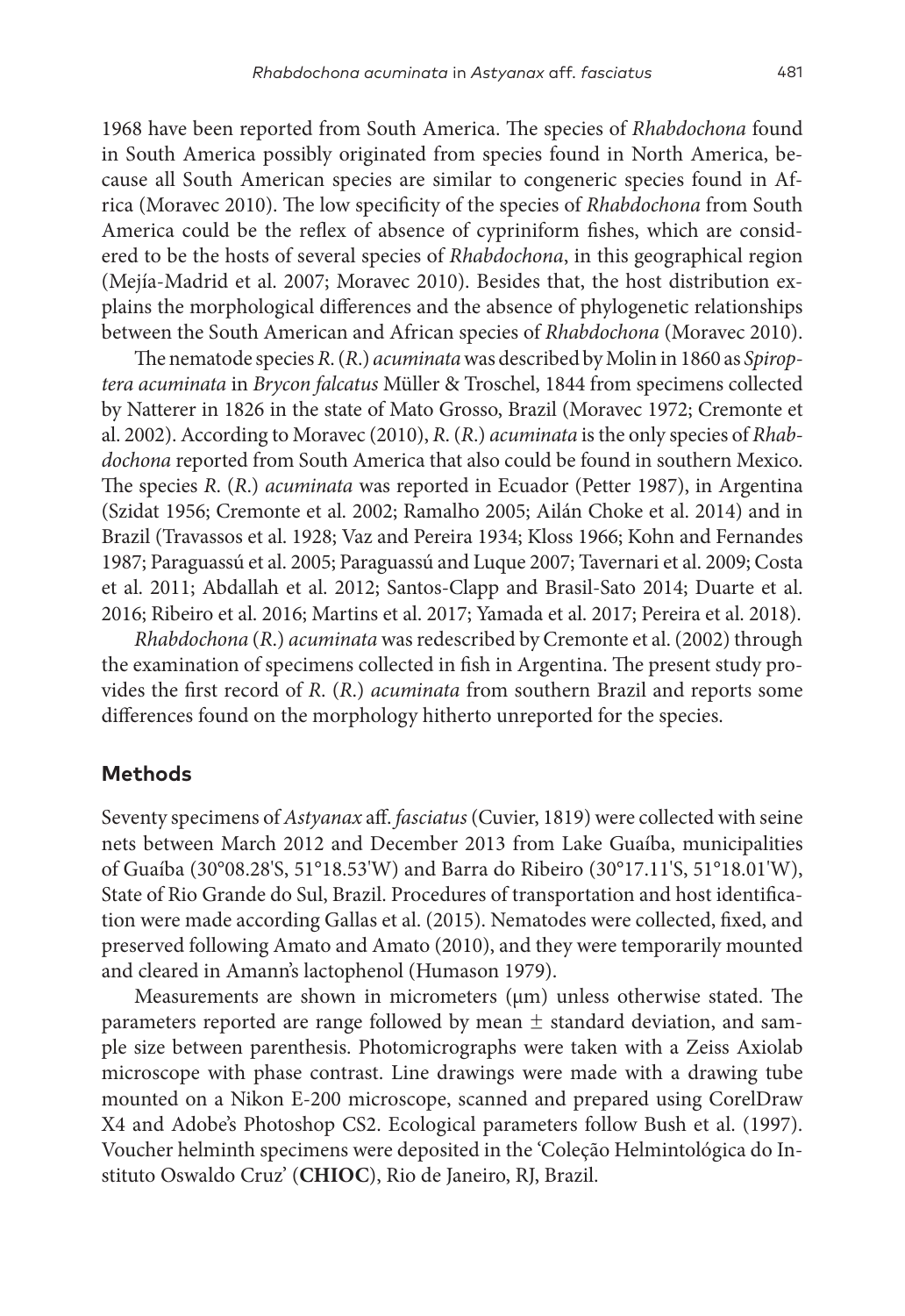#### **Results**

## *Rhabdochona* **(***Rhabdochona***)** *acuminata* **(Molin, 1860)**

Figs 1, 2

Description based on 10 specimens. Small to medium nematodes with transverse striated cuticle. Oral aperture oval, with four papillae, two ventral and two dorsal. Vestibule elongated, dilated anteriorly to form a funnel-shaped prostom. Prostom anteriorly armed with 14 longitudinal projections similar to teeth in the inner surface. Prostom with basal tooth. Simple deirids, anterior to the nerve ring and the excretory pore. Esophagus divided in muscular and glandular portions, of which the muscular is the smaller portion. Tail of both sexes conical, sharply pointed.

**Males** (n = 3). Body 16.5–18.2 mm (17.6  $\pm$  0.9 mm; n = 3) long, 0.1–0.2 mm  $(0.14 \pm 0.06 \text{ mm}; n = 3)$  wide. Prostom  $40-42$   $(41 \pm 1; n = 3)$  long,  $27-30$   $(29 \pm 1;$  $n = 3$ ) wide. Vestibule (including prostom) 127–137 (134  $\pm$  6; n = 3) long, 12–15  $(14 \pm 1; n = 3)$  wide. Deirids 40–45  $(42 \pm 2; n = 3)$  from anterior extremity. Nerve ring and excretory pore  $192-232$  ( $206 \pm 23$ ; n = 3) and,  $330-350$  ( $339 \pm 10$ ; n = 3) from anterior extremity, respectively. Muscular esophagus 480–600 (500  $\pm$  92;  $n = 3$ ) long, 50 wide; glandular esophagus 4.7–5 mm (4.9  $\pm$  0.1 mm; n = 3) long, 0.12–0.17 mm (0.15  $\pm$  0.03 mm; n = 3) wide. Esophagus length representing 28.12% of total body length (TBL); muscular esophagus corresponding to 10.1% of glandular esophagus. Posterior extremity with 16 pairs of papillae: 10 pairs precloacal, of which the fourth pair (from cloaca to the anterior extremity) is more lateral; six



**Figure 1.** Incomplete diagrams of *Rhabdochona* (*Rhabdochona*) *acuminata* (Molin, 1860) from Lake Guaíba, southern Brazil. **A.** Male anterior portion, ventral view. **B.** Male posterior end, lateral view. **C.** Region of the vulva in the female, ventral view. Scale bars:  $50 \mu m$  (**A**),  $100 \mu m$  (**B**),  $350 \mu m$  (**C**).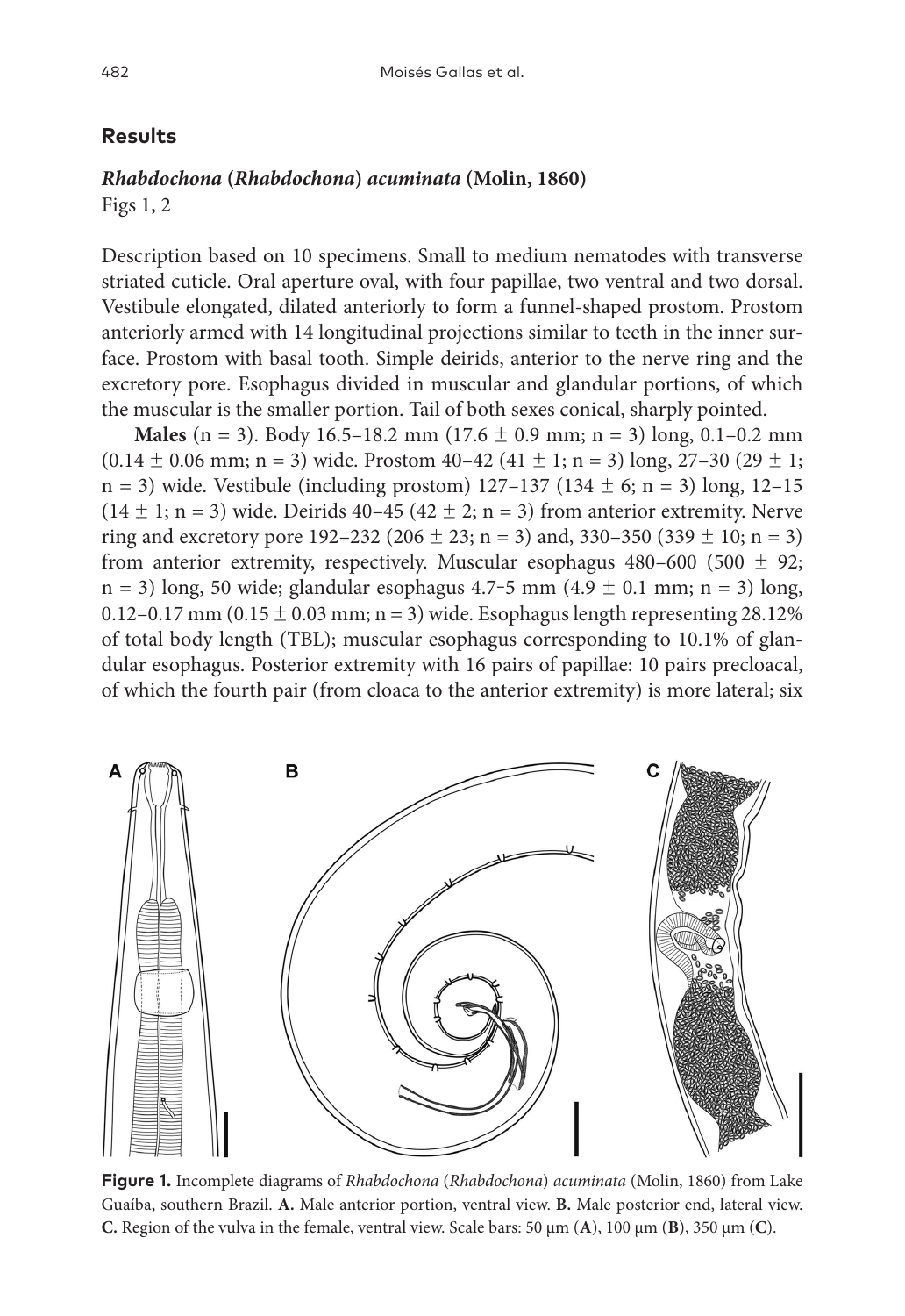

**Figure 2.** Photomicrographs of *Rhabdochona* (*Rhabdochona*) *acuminata* (Molin, 1860) from Lake Guaíba, southern Brazil. **A.** Female anterior end seen with phase contrast, ventral view, showing prostom (pro), vestibule (ve) and deirids (white arrowheads). **B.** Female anterior end seen with phase contrast, ventral view, showing vestibule (ve), muscular esophagus (me) and nerve ring (nr). **C.** Female posterior region, lateral view, showing intestine (in) and anus (an). **D**. Eggs stained with rose bengal. Scale bars: 50 µm (**A, B**), 100 µm (**C**), 25 µm (**D**).

pairs poscloacal, of which the second pair (from cloaca to the posterior extremity) is more lateral. Unequal spicules, the right smaller,  $130-142$  ( $136 \pm 6$ ; n = 3) long, and the left 395–445 (420  $\pm$  25; n = 3) long. Cloaca 320–440 (391  $\pm$  25; n = 3) from posterior extremity.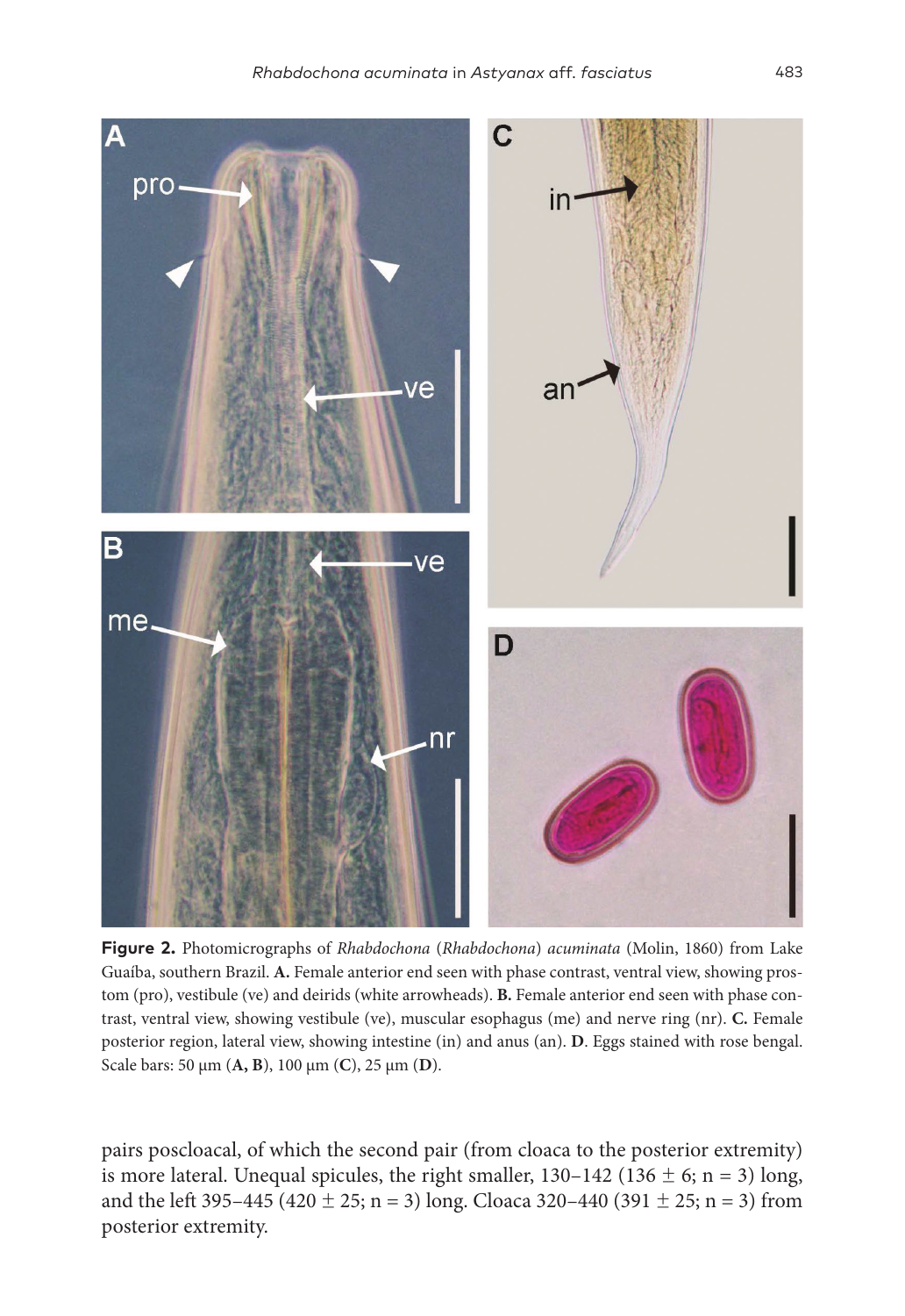**Females** (n = 7). Body 35.3-41.8 mm (38  $\pm$  2 mm; n = 7) long, 0.3-0.4 mm  $(0.4 \pm 0.03 \text{ mm}; \text{ n = 7})$  wide. Prostom  $45-52$   $(49 \pm 2; \text{ n = 7})$  long,  $22-37$   $(30 \pm 6;$  $n = 7$ ) wide. Vestibule (including prostom) 135–160 (145 ± 9; n = 7) long, 12–20  $(15 \pm 3; n = 7)$  wide. Deirids 32–42 (38  $\pm$  3; n = 7) from anterior extremity. Nerve ring and excretory pore  $170-270$  ( $206 \pm 32$ ; n = 7) and  $272-312$  ( $299 \pm 16$ ; n = 5) from anterior extremity, respectively. Muscular esophagus 550–610 (576  $\pm$  26; n = 7) long, 50–60 (54  $\pm$  5; n = 7) wide; glandular esophagus 2.8–5.9 mm (5.2  $\pm$  1 mm;  $n = 7$ ) long, 0.1–0.2 mm (0.18  $\pm$  0.04 mm; n = 7) wide. Esophagus length representing 15.4% of TBL; muscular esophagus corresponding 10.9% of glandular esophagus. Amphidelphic uterus and post equatorial vulva,  $18.4-22.4$  mm ( $20.8 \pm 1.7$  mm;  $n = 5$ ) from anterior extremity. Eggs smooth, nonfilamented and embryonated, 32– 37 (36  $\pm$  1; n = 30) long, and 17-22 (19  $\pm$  1; n = 30) wide. Anus 340-420 (370  $\pm$  30;  $n = 7$ ) from posterior extremity.

### **Taxonomic summary:**

Synonyms: *Spiroptera acuminata* Molin, 1860, *Rhabdochona elegans* Travassos, Artigas & Pereira, 1928, *Rhabdochona fasciata* Kloss, 1966, *Rhabdochona australis* Kloss, 1966, *Rhabdochona siluriformis* Kloss, 1966. Host: *Astyanax* aff. *fasciatus* (Cuvier, 1819).

Locality: Municipality of Guaíba, Lake Guaíba (30°08.28'S, 51°18.53'W), RS, Brazil. Site of infection: Anterior intestine.

Prevalence: 1.43%.

Mean intensity of infection: 13 helminths/host.

Mean abundance of infection: 0.19 helminth/host.

Voucher specimens of helminths deposited: CHIOC 35947.

## **Discussion**

The measures of *R*. (*R*.) *acuminata* found in the literature until 2002 were compiled and compared by Cremonte et al. (2002). Posteriorly, measurements of *R*. (*R*.) *acuminata* were taken by Ramalho (2005) in Argentina and, Costa et al. (2011) in Brazil. The specimens examined in the present study showed similar measurements when compared with the tables organized by Cremonte et al. (2002). However, males and females of *R*. (*R*.) *acuminata* found in *A*. aff. *fasciatus* from Lake Guaíba presented larger specimens when compared to the specimens reported by Cremonte et al. (2002), Ramalho (2005) and Costa et al. (2011) (Tables 1 , 2). Besides that, the table organized by Cremonte et al. (2002) possibly has a scale error, because the width measurements of males and females (62–300 mm) and other traits are higher than the variation in the measurements of length (4.54–28 mm).

According to Cremonte et al. (2002), the longest length recorded to *R*. (*R*.) *acuminata* was 13 mm for males (Table 1) and 28 mm for females (Table 2). In the present study, males were 16.5 to 18.2 mm (17.6 mm) long and females 35 to 42 mm (38 mm) long. Moreover, the deirids observed in the specimens collected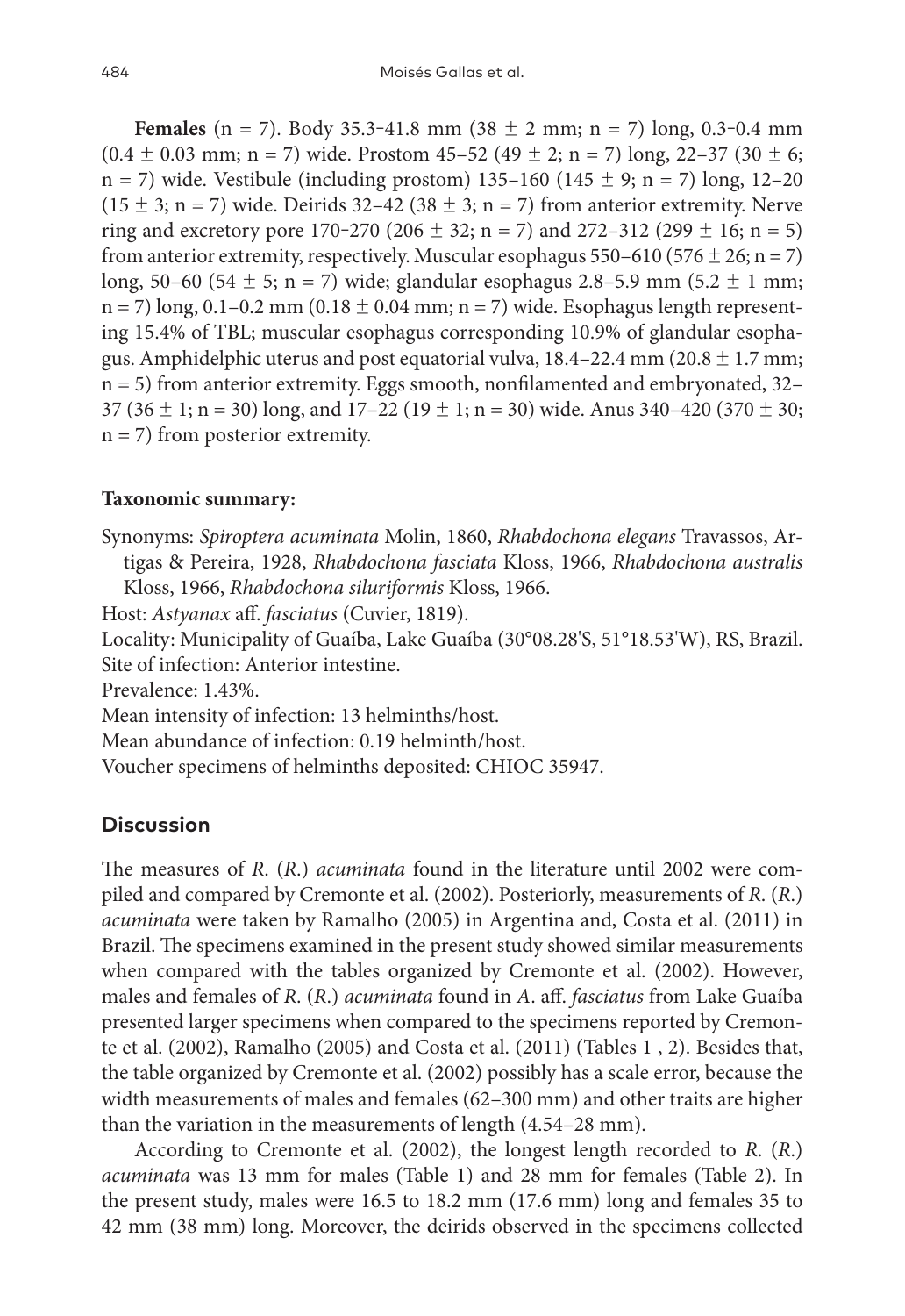| Reference           | <b>Travassos et</b> | Vaz and            | <b>Kloss</b>      | Moravec              | <b>Cremonte et</b>   | Ramalho              | Costa et al.       | Present            |
|---------------------|---------------------|--------------------|-------------------|----------------------|----------------------|----------------------|--------------------|--------------------|
|                     | al. (1928)          | Pereira (1934)     | (1966)            | (1972)               | al. (2002)           | (2005)               | (2011)             | study              |
| Body length         | $8 - 13$            | 8.9                | $4.54 - 8.78$     | $6.3 - 10.22$        | $4.18 - 9.19$        | $4.94 - 8.24$        | $6.1 - 8.8$        | $16.5 - 18.2$      |
| Body width          | $0.1 - 0.2$         | 0.12               | $0.06 - 0.12$     | $0.08 - 0.12$        | $0.07 - 0.13$        | $0.08 - 0.11$        | $0.09 - 0.13$      | $0.1 - 0.2$        |
| Prostom             | -                   | $0.06 \times 0.04$ | ۰                 | $0.01 - 0.03 \times$ | $0.01 - 0.03 \times$ | $0.01 - 0.02 \times$ | $0.02 \times 0.01$ | $0.04 \times 0.03$ |
|                     |                     |                    |                   | $0.009 - 0.015$      | $0.01 - 0.02$        | 0.01                 |                    |                    |
| Vestibule length    | $0.1 - 0.15$        | 0.18               | $0.11 - 0.14$     | $0.12 - 0.15$        | $0.08 - 0.16$        | $0.1 - 0.14$         | $0.12 - 0.13$      | $0.13 - 0.14$      |
| Deirids*            |                     | $\qquad \qquad -$  | $\qquad \qquad -$ | $0.01 - 0.05$        | $0.03 - 0.06$        | $0.04 - 0.07$        | $0.02 - 0.03$      | 0.04               |
| Nerve ring*         | -                   | 0.246              | $0.1 - 0.25$      | $0.15 - 0.21$        | $0.13 - 0.2$         | $0.13 - 0.21$        | $0.15 - 0.17$      | $0.2 - 0.23$       |
| Excretory pore*     | $0.25\%$            | $0.41\$            | 0.26              | 0.24                 | $0.17 - 0.31$        | $0.18 - 0.28$        | $0.18 - 0.19$      | $0.33 - 0.35$      |
| Muscular esophagus  | $0.44 - 0.47$       | 0.32               | $0.23 - 0.33$     | $0.27 - 0.36$        | $0.2 - 0.37$         | $0.2 - 0.31$         | $0.29 - 0.35$      | $0.48 - 0.6$       |
| Glandular esophagus | $4.8 - 5.2$         | 1.04               | $1.1 - 1.63$      | $1.18 - 1.96$        | $0.85 - 1.83$        | $0.75 - 1.54$        | 1.9                | $4.7 - 5$          |
| Right spicule       | $0.13 - 0.14$       | 0.14               | $0.07 - 0.13$     | $0.08 - 0.12$        | $0.07 - 0.1$         | $0.07 - 0.08$        | $0.11 - 0.12$      | $0.13 - 0.14$      |
| Left spicule        | $0.42 - 0.44$       | 0.34               | $0.35 - 0.49$     | $0.56 - 0.59$        | $0.42 - 0.49$        | $0.38 - 0.43$        | $0.37 - 0.39$      | $0.39 - 0.44$      |
| Tail length**       | $0.35 - 0.40$       | 0.2                | $0.21 - 0.37$     | $0.24 - 0.37$        | $0.25 - 0.38$        | $0.2 - 0.28$         | $0.29 - 0.3$       | $0.32 - 0.44$      |

**Table 1.** Comparison of measurements (mm) of male specimens of *Rhabdochona* (*Rhabdochona*) *acuminata* (Molin, 1860) obtained from different studies.

§ not specified if male or female;

\* distance from anterior extremity;

\*\* distance from posterior extremity.

**Table 2.** Comparison of measurements (mm) of female specimens of *Rhabdochona* (*Rhabdochona*) *acuminata* (Molin, 1860) obtained from different studies.

| Reference           | <b>Travassos et</b> | Vaz and            | Kloss (1966)       | Moravec                  | <b>Cremonte et</b>   | Ramalho              |                                         | Costa et al. Present study |
|---------------------|---------------------|--------------------|--------------------|--------------------------|----------------------|----------------------|-----------------------------------------|----------------------------|
|                     | al. (1928)          | Pereira (1934)     |                    | (1972)                   | al. $(2002)$         | (2005)               | (2011)                                  |                            |
| Body length         | $22 - 28$           | 18                 | $12.61 - 22.3$     | $10.7 - 20.4$            | $7.45 - 16.55$       | $5.11 - 15.2$        | $11 - 14.6$                             | $35.3 - 41.8$              |
| Body width          | 0.3                 | 0.28               | $0.12 - 0.29$      | $0.09 - 0.27$            | $0.1 - 0.2$          | $0.1 - 0.2$          | $0.17 - 0.22$                           | $0.3 - 0.4$                |
| Prostom             | -                   | $0.06 \times 0.04$ | $\equiv$           | $0.02 - 0.03 \times$     | $0.02 - 0.03 \times$ |                      | $0.02 - 0.03 \times 0.02 - 0.03 \times$ | $0.04 - 0.05 \times$       |
|                     |                     |                    |                    | $0.01 - 0.03$            | $0.01 - 0.02$        | $0.01 - 0.02$        | 0.02                                    | $0.02 - 0.04$              |
| Vestibule length    | $0.1 - 0.15$        | 0.13               | $0.12 - 0.16$      | $0.14 - 0.15$            | $0.1 - 0.19$         | $0.11 - 0.15$        | $0.11 - 0.13$                           | $0.13 - 0.16$              |
| Deirids*            |                     | -                  |                    | 0.06                     | $0.04 - 0.07$        | $0.05 - 0.12$        | $0.03 - 0.04$                           | $0.03 - 0.04$              |
| Nerve ring*         |                     | $0.24\%$           | $0.21 - 0.37$      | $0.2 - 0.27$             | $0.13 - 0.23$        | $0.14 - 0.2$         | $0.13 - 0.22$                           | $0.17 - 0.27$              |
| Excretory pore*     | $0.25\$             | $0.41\$            | $0.28 - 0.41$      | $\overline{\phantom{a}}$ | $0.17 - 0.4$         | $0.15 - 0.28$        | $0.21 - 0.27$                           | $0.27 - 0.31$              |
| Muscular esophagus  | $0.44 - 0.47$       | 0.6                | $0.39 - 0.54$      | $0.32 - 0.47$            | $0.22 - 0.44$        | $0.25 - 0.4$         | $0.32 - 0.45$                           | $0.55 - 0.61$              |
| Glandular esophagus | $4.8 - 5.2$         | 2.6                | $1.72 - 5.14$      | $1.44 - 4.41$            | $1.05 - 1.91$        | $1.23 - 1.64$        | $2.3 - 3.8$                             | $2.8 - 5.9$                |
| Vulva <sup>**</sup> |                     | 9.25               | $5.06 - 11.1$      | $4.27 - 8.19$            | $3.35 - 7.7$         | $3.8 - 7.36$         | $5.2 - 8$                               | $18.4 - 22.4$              |
| Eggs                | $0.04 \times 0.02$  | -                  | $0.01 \times 0.02$ | $0.03 \times 0.02$       | $0.02 - 0.03 \times$ | $0.02 - 0.03 \times$ | $0.03 \times 0.02$                      | $0.03 - 0.04 \times$       |
|                     |                     |                    |                    |                          | $0.01 - 0.02$        | $0.01 - 0.02$        |                                         | 0.02                       |
| Tail length**       | 0.38                | 0.36               | $0.21 - 0.29$      | $0.22 - 0.24$            | $0.17 - 0.25$        | $0.19 - 0.26$        | $0.23 - 0.24$                           | $0.34 - 0.42$              |

§ not specified if male or female;

\* distance from anterior extremity;

\*\* distance from posterior extremity.

here were in a higher position (next to the basal tooth in the prostom), in relation to other studies where the deirids were reported below to the basal tooth (Moravec 1972; Cremonte et al. 2002; Ramalho 2005). These differences could be related to the larger specimens examined in the present study or, to a morphological variation hitherto unreported.

The morphology of the distal region of the left spicule in the species of *Rhabdochona* is complex and may present differences according to the position in which it is examined (Moravec 2010). In the present study, the morphology of the right spicule (with membranous ala on distal end) and the left spicule (with membranous heel and dorsal hook with folded tip) were similar to those described by Travassos et al. (1928), Vaz and Pereira (1934), and more detailed by Cremonte et al. (2002)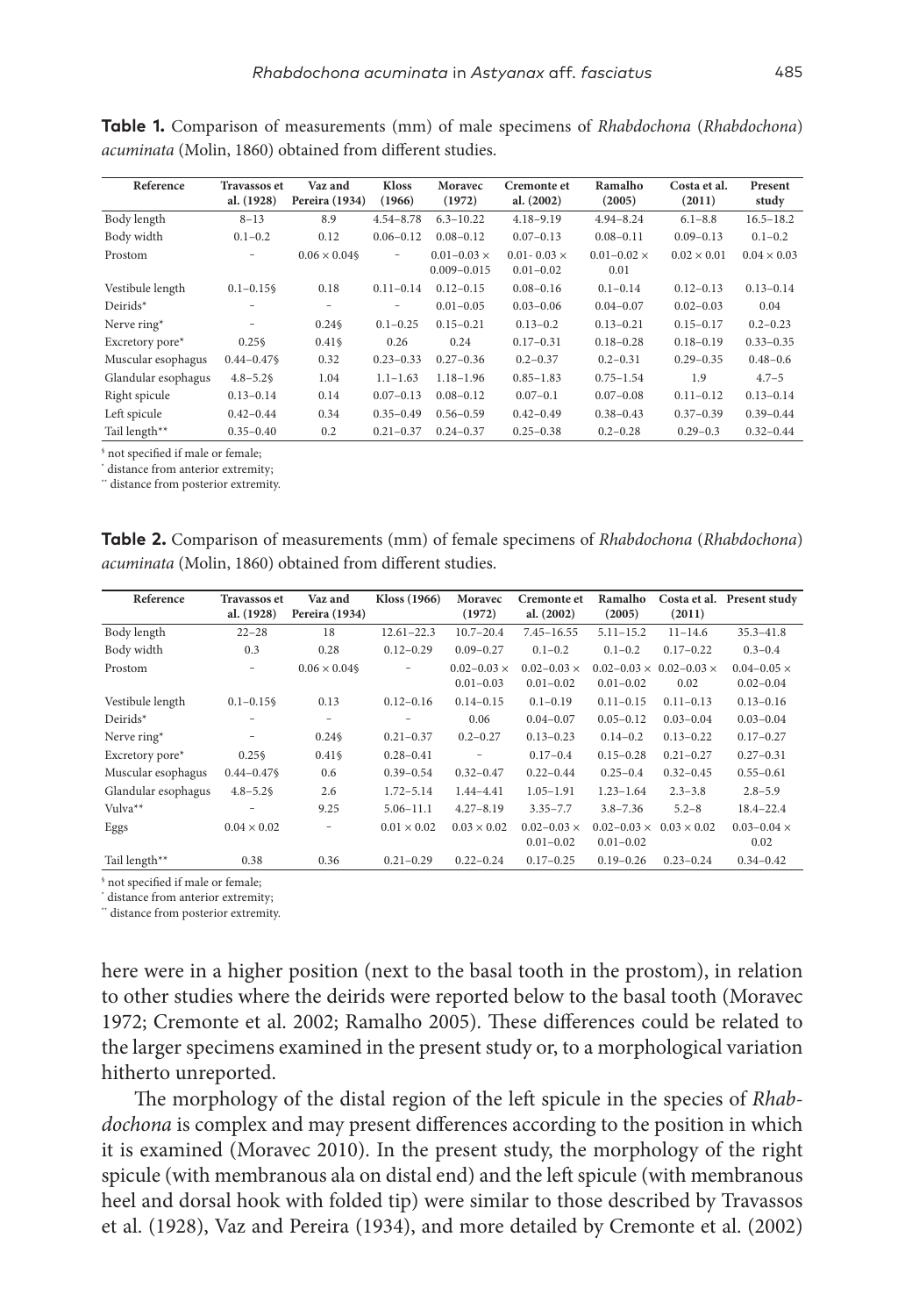and Ramalho (2005). In the species grouped in the subgenus *Rhabdochona* the right spicule possibly is associated with the function of a gubernaculum, which is absent in these species (Moravec 2010).

The prevalence of *R*. (*R*.) *acuminata* observed in *A*. aff. *fasciatus* (n = 70) collected between March 2012 and December 2013 here was extremely low (1.43%) when compared to the prevalence reported in *Astyanax bimaculatus* (Linnaeus 1758) (41%) (n = 39, between April 2002 and July 2003) and *A. fasciatus* (36.7%) (n = 79, between April 2002 and July 2003) from the state of Rio de Janeiro (Paraguassú and Luque 2007). Such differences could be associated with characteristics in the life cycle of *R*. (*R*.) *acuminata* and in the environments. The life cycle of the species of *Rhabdochona* found in South America is still unknown, but may present similarities with the life cycles of the other species of the genus, where aquatic insects (ephemeropterans, trichopterans and plecopterans) are considered to be the intermediate hosts (Moravec 2010). The low prevalence found in *A*. aff. *fasciatus* here could be associated with the feeding habit and the diet of this characid in Lake Guaíba, where the availability and/ or the ingestion of the insects considered intermediate hosts is smaller than the characids examined in the Rio de Janeiro State (Paraguassú and Luque 2007). Besides that, the period of host collection, pollution and the water regime may influence the prevalence of *R*. (*R*.) *acuminata*.

In Brazil, there are reports of *R*. (*R*.) *acuminata* in the following species of *Astyanax*: *A. bimaculatus*, *A. fasciatus* and *Astyanax schubarti* Britski, 1964 from the state of São Paulo (Kloss 1966) and *A. bimaculatus* and *A. fasciatus* from the state of Rio de Janeiro (Paraguassú and Luque 2007). This is the first report of *R*. (*R*.) *acuminata* in *A*. aff. *fasciatus* from Lake Guaíba, southern Brazil. This study extends the known geographical distribution of *R*. (*R*.) *acuminata* and contributes to the knowledge of the helminth fauna of *A*. aff. *fasciatus*.

## **Acknowledgments**

We thank Dra Ana P. S. Dufech for field assistance; the anonymous reviewers for their comments; Dr Philip J. Scholl for reviewing the English version of the manuscript; MG thanks the Brazilian National Research Council (CNPq) for financial support (process #131068/2012-1).

## **References**

- Abdallah VD, Azevedo RK, Carvalho ED, Silva RJ (2012) New hosts and distribution records for nematode parasites of freshwater fishes from São Paulo State, Brazil. Neotropical Helminthology 6(1): 43–57.
- Ailán Choke L, Ramalho G, Nieva L, Davies D (2014) Nuevos registros de helmintos parásitos en dos especies de peces fluviales, provincia de Salta, Argentina. Acta Zoológica Lilloana 58(2): 253–257.
- Amato JFR, Amato SB (2010) Técnicas gerais para coleta e preparação de helmintos endoparasitos de aves. In: Von Matter S, Straube FC, Accordi IA, Piacentini VQ, Cândido-Jr JF (Orgs)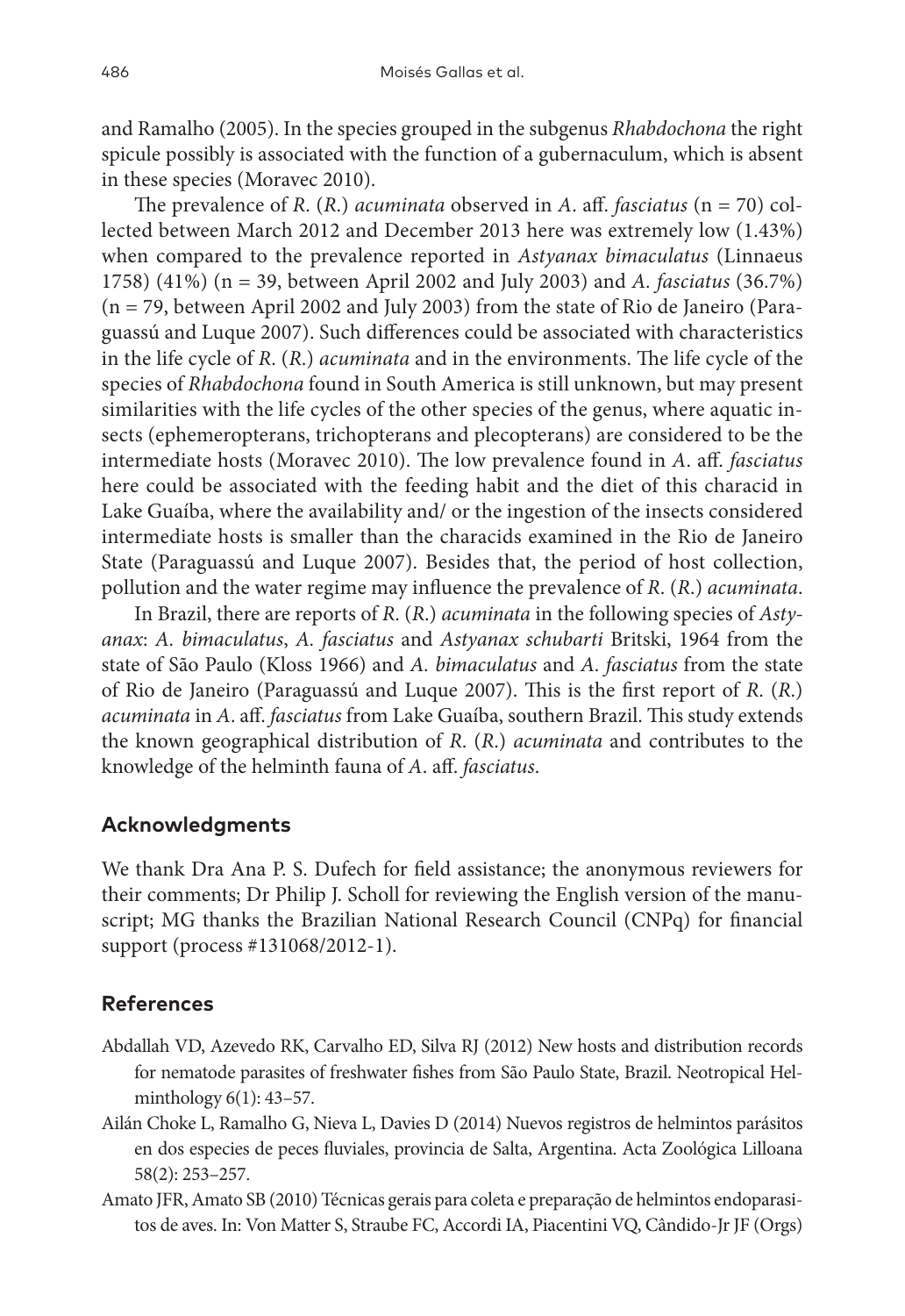Ornitologia e Conservação: Ciência Aplicada, Técnicas de Pesquisa e Levantamento. Technical Books, Rio de Janeiro, 369–393.

- Bush AO, Lafferty KD, Lotz JM, Shostak AW (1997) Parasitology Meets Ecology on Its Own Terms: Margolis et al. Revisited. The Journal of Parasitology 83(4): 575–583. [https://doi.](https://doi.org/10.2307/3284227) [org/10.2307/3284227](https://doi.org/10.2307/3284227)
- Costa DPC, Albuquerque MC, Brasil-Sato MC (2011) *Rhabdochona* (*Rhabdochona*) *acuminata* (Nematoda) em peixes (Characiformes, Acestrorhynchidae) do reservatório de Três Marias, Rio São Francisco, Brasil. Neotropical Helminthology 5(1): 16–23.
- Cremonte F, Navone GT, Gosztonyi AE, Kuba L (2002) Redescription of *Rhabdochona* (*Rhabdochona*) *acuminata* (Nematoda: Rhabdochonidae) from freshwater fishes from Patagônia (Argentina), the geographical implications. The Journal of Parasitology 88(5): 934–941. [https://doi.org/10.1645/0022-3395\(2002\)088\[0934:RORRAN\]2.0.CO;2](https://doi.org/10.1645/0022-3395(2002)088%5B0934:RORRAN%5D2.0.CO;2)
- Duarte R, Santos-Clapp MD, Brasil-Sato MC (2016) Endohelmintos de *Salminus hilarii* Valenciennes (Actinopterygii: Bryconidae) e seus índices parasitários no rio São Francisco, Brasil. Brazilian Journal of Veterinary Medicine 38(supl. 3): 151–156.
- Gallas M, Calegaro-Marques C, Amato SB (2015) Supplemental observations on the morphology of *Procamallanus* (*Spirocamallanus*) *hilarii* (Nematoda: Camallanidae) parasitizing two species of *Astyanax* (Characiformes: Characidae) and ecological analyses. Revista Mexicana de Biodiversidad 86(3): 590–596.<https://doi.org/10.1016/j.rmb.2015.07.005>
- Gibbons LM (2010) Keys to the Nematode Parasites of Vertebrates. Supplementary volume. CABI Publishing, Wallingford, 416 pp. <https://doi.org/10.1079/9781845935719.0000>
- Humason GL (1979) Animal Tissue Techniques. W. H. Freeman and Company, São Francisco, 661 pp.
- Kloss GR (1966) Helmintos parasitos de espécies simpátricas de *Astyanax* (Pisces, Characidae). Papéis avulsos do Departamento de Zoologia de São Paulo 18(17): 189–219.
- Kohn A, Fernandes BMM (1987) Estudo comparativo dos helmintos parasitos de peixes do Rio Mogi Guassu, coletados nas excursões realizadas entre 1927 e 1985. Memorias do Instituto Oswaldo Cruz 82(4): 483–500.<https://doi.org/10.1590/S0074-02761987000400006>
- Martins WMO, Justo MCN, Cárdenas MQ, Cohen SC (2017) Metazoan parasite communities of *Leporinus macrocephalus* (Characiformes: Anostomidae) in cultivation systems in the western Amazon, Brazil. Acta Amazonica 47(4): 301–310. [https://doi.org/10.1590/1809-](https://doi.org/10.1590/1809-4392201701243) [4392201701243](https://doi.org/10.1590/1809-4392201701243)
- Mejía-Madrid HH, Choudhury A, Pérez-Ponce De León G (2007) Phylogeny and biogeography of *Rhabdochona* Railliet, 1916 (Nematoda: Rhabdochonidae) species from the Americas. Systematic Parasitology 67(1): 1–18.<https://doi.org/10.1007/s11230-006-9065-3>
- Moravec F (1972) General characterization of the nematode genus *Rhabdochona* with a revision of the South American species. Věstník Československé Společnosti Zoologické 35(1): 29–46.
- Moravec F (1975) Reconstruction of the Nematode Genus Rhabdochona Railliet, 1916 with a Review of the Species Parasitic in Fishes of Europe and Asia. Studie CSAV No. 8. Academia, Praha, 104 pp.
- Moravec F (1998) Nematodes of Freshwater Fishes of the Neotropical Region. Academia, Praha, 464 pp.
- Moravec F (2010) Some aspects of the taxonomy, biology, possible evolution and biogeography of nematodes of the spirurine genus *Rhabdochona* Railliet, 1916 (Rhabdochonidae,